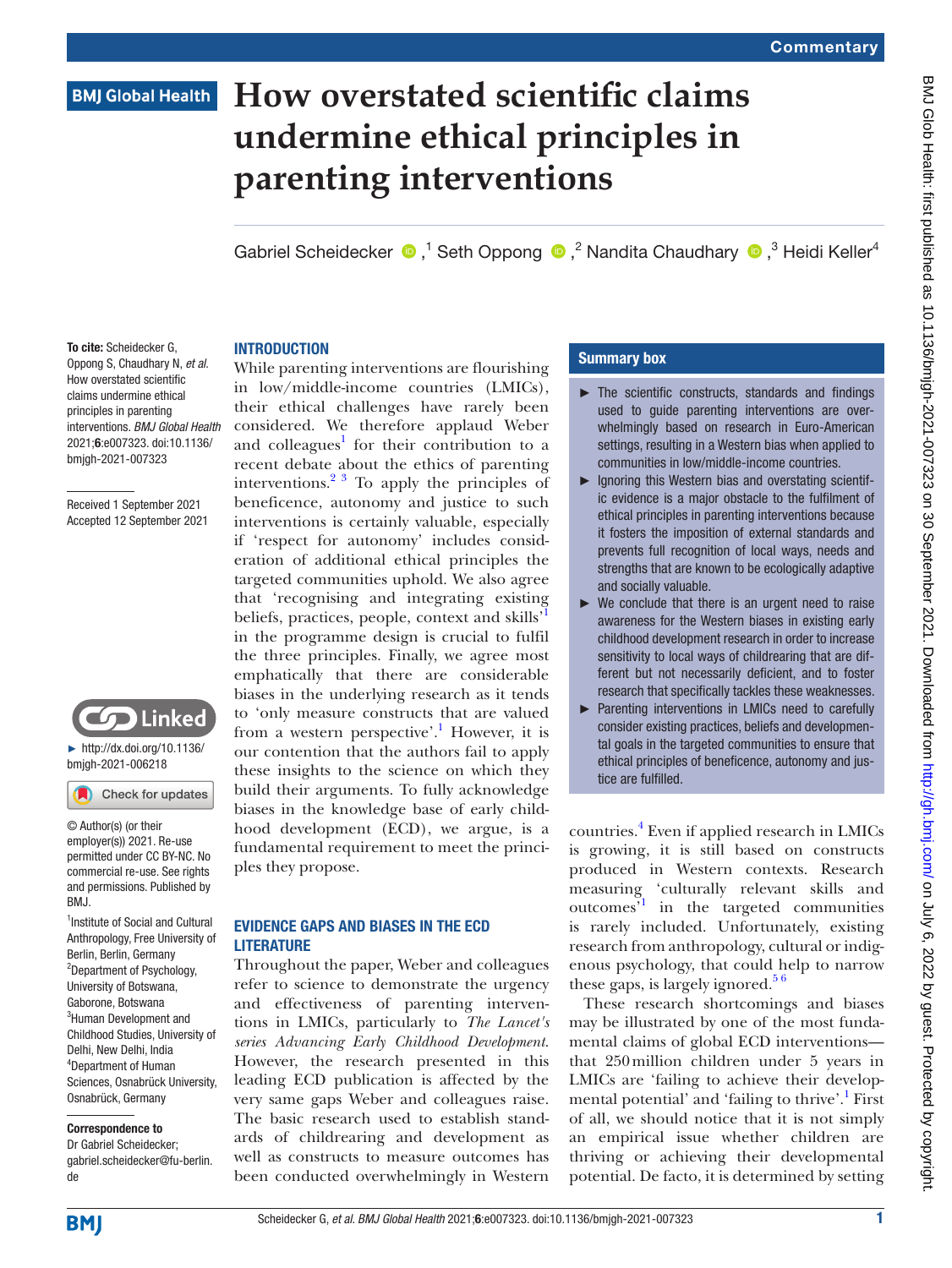developmental goals 'that are valued from a Western perspective',<sup>[1](#page-2-0)</sup> ignoring the well-known fact that such goals vary greatly across sociocultural contexts.[7](#page-2-4)

Even if we accept externally imposed goals, the problem of assessment remains: the number of 250million failing children is simply derived from the estimated prevalence of stunting and poverty. [8](#page-2-5) The few actual assessments of developmental outcomes in LMICs raise again the question of adequate constructs. Common cognitive tests rely on specific constructs of intelligence that have been shown to deviate clearly from conceptions in African and other settings. $910$  Low school achievement is not less problematic as an indicator of cognitive deficits since it may simply reflect low school quality. Another indicator, 'inadequate home stimulation', which is claimed to compromise proper cognitive development of 53% of Africa's young children,<sup>11</sup> deserves a closer look, because it serves specifically to justify parenting interventions.

Home stimulation is usually measured by parent–child play or talk and the availability of toys or books in the home.<sup>12</sup> This operationalisation may adequately capture the amount of stimulation young children receive in an urban, nuclear-family setting where they stay mostly in an enclosed space with few social partners. However, it may miss the real amount of stimulation children experience in a rural, extended-family setting where they spend most of the day outside having access to a much broader material and social world. In such settings, care is typi-cally distributed across a group of relatives.<sup>[13](#page-2-9)</sup> Furthermore, the functions of early childhood development are often distributed complementarily, so that siblings and cousins are primary play and conversational partners while parents take care of other needs.<sup>14</sup> Thus, measuring stimulation through a single adult caregiver may severely underestimate the real amount of stimulation children experience in LMICs. We can only imagine the results if the rural, extended-family scenario would have been operationalised as the standard: urban, nuclear-family children would probably appear to live in a socially and materially deprived world, in which toys must compensate for the real world and parents for a bunch of play partners.

#### HOW OVERSTATED SCIENTIFIC CLAIMS UNDERMINE ETHICAL **PRINCIPLES**

Overstating scientific claims while downplaying evidence gaps and biases undermines the good intentions to meet ethical principles. Beneficence presupposes that assumed benefits outweigh possible harm. Therefore, universal vaccination, which Weber and colleagues choose as a model, is preceded by careful examination of side effects. However, negative side-effects of parenting interventions in LMICs are rarely examined in evaluation research. Some side-effects are quite obvious, however: the widely publicised claim that poor children and, by implication, their community members, suffer from cognitive and socio-emotional deficits devalues LMIC populations and

legitimises negative stereotypes. Since this claim is unjustifiably presented as evidence-based, it must be consid-ered an instance of epistemological violence.<sup>[15 16](#page-2-11)</sup>

Autonomy is respected, according to Weber and colleagues, if 'facilitators encourage community members to consider their existing practices in light of available scientific evidence'.<sup>1</sup> For community members to make truly informed decisions 'the science presented must be evidence-based and generalisable to the local context'. However, this is often not the case as Weber and colleagues acknowledge: 'If evidence grows that such programmes benefit those most in need … then we will be ethically obliged to provide the information'.<sup>1</sup> We would like to add that we should not pretend to already have the evidence, because we do not. Unjustified evidence claims skews people's autonomous decisions—similar to a missionary claiming to simply inform people about 'hell' while letting them freely decide whether to convert.

In the name of justice, Weber and colleagues argue, we are called upon to promote parenting interventions, since 'to do nothing'<sup>1</sup> would mean to preserve the status quo and perpetuate poverty through poor cognitive development. However, this argument rests on three questionable assumptions: (1) that poor cognitive development is in fact the root of poverty, (2) that LMIC communities are unable to change without external interventions and (3) that ECD interventions are the only means to do something. The first assumption rests on poor science as outlined earlier; for the other two no evidence is provided at all. Nevertheless, we agree that we should do something about poverty—but there are other ways of understanding and improving the condition of disadvantaged people. In fact, Weber and colleagues hint to such an alternative approach which we discuss next.

#### **OUTLOOK**

Referring to cultural psychologists and anthropologists, they state that childrearing practices in LMICs may become ineffective when the conditions change and new developmental demands such as formal education emerge. Such a mismatch is possible, although it needs to be determined in each case since, to use the central phrase of the target article, 'Africa is not a museum'<sup>[1](#page-2-0)</sup> and communities are able to adapt to new conditions. The underlying ecocultural approach has several important implications: first, preaching a set of universally valid 'scientific best practices',<sup>1</sup> appears problematic because what is best depends on ecocultural conditions that are never the same everywhere. Second, low school achievement cannot simply be ascribed to deficits on the part of the children but rather to a mismatch between home and school learning environment. Finally, such an approach points to multiple solutions, since a mismatch can be solved on both sides. School curricula in LMICs are often burdened with a colonial legacy and poorly adapted to local requirements.<sup>[17](#page-2-12)</sup> Thus, decolonising schools would occur as an alternative to a neo-colonial expansion of